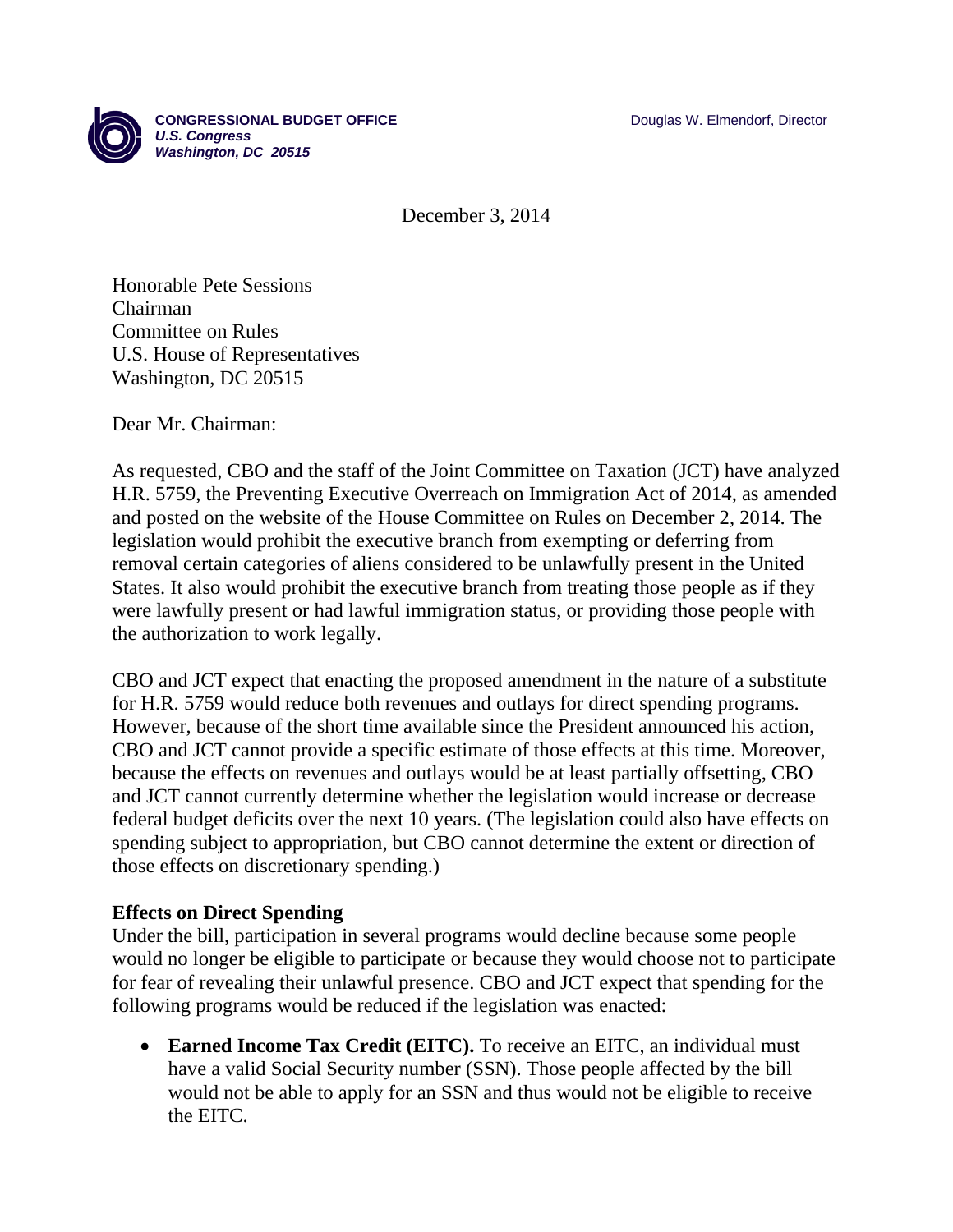- **Additional Child Tax Credit (ACTC).** To receive an ACTC, or refundable child tax credit, a taxpayer must have a certain amount of earned income. As some individuals would reduce their reported employment income, they may qualify for fewer refundable child tax credits.
- **Social Security and Medicare.** To collect Social Security and Medicare benefits while in the United States, an individual must be lawfully present. Under the bill those people who would no longer be lawfully present would be ineligible to receive such benefits. Over the 2015-2024 period, relatively few of the people affected by the bill would have reached the eligibility ages for Social Security oldage benefits or for Medicare. Some of the affected people would have become eligible for Social Security disability benefits and for Medicare based on their disability status.
- **Other Federal Benefits.** Many of the people who would be affected by the legislation have children who are natural-born U.S. citizens. Those children, like other citizens, are eligible for federal benefits if they meet the relevant eligibility criteria for particular programs. CBO expects that some of those children's parents who would apply for benefits on their children's behalf under the President's deferral actions would opt not to apply for such benefits if H.R. 5759 was enacted because they would fear revealing their own unlawful presence.

## **Effects on Revenues**

The proposed amendment in the nature of a substitute for H.R. 5759 would affect tax revenues in a number of ways, some of which would decrease receipts and some of which would increase them. After accounting for all of the effects, JCT expects that enacting the legislation would reduce tax revenues.

JCT expects that the legislation would result in reduced reporting of employment income by people who, under the President's executive order, will be treated as lawfully present or authorized to work. That decrease in reported wages would cause decreases in receipts from both individual income taxes and payroll taxes.